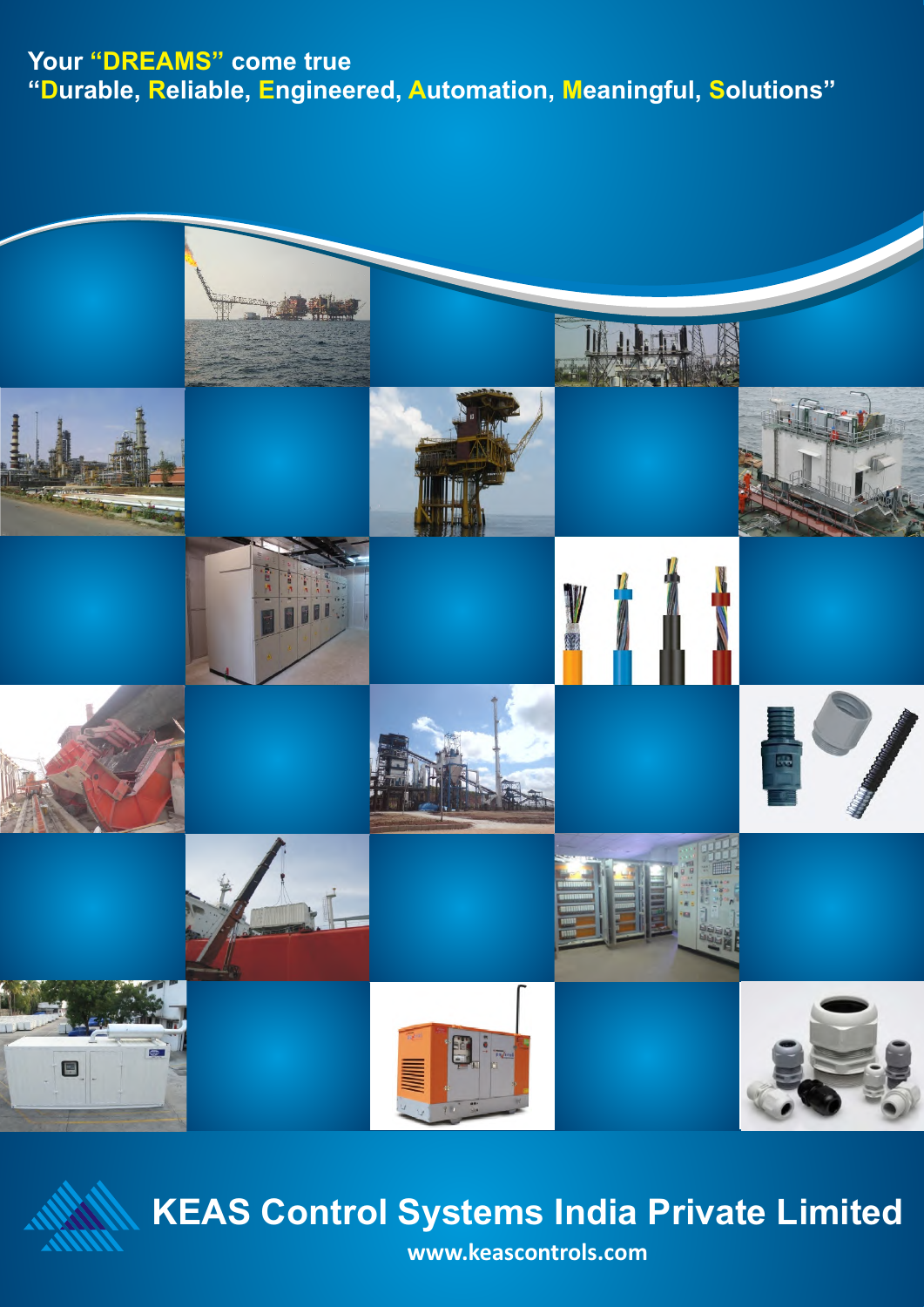

# Profile

### **About KEAS**

**KEAS CONTROL SYSTEMS INDIA PRIVATE LIMITED**(KCSIPL) was established in the early years of 21st Century, as a Private Limited Company to provide Quality Engineering and Automation Solutions to major Process and other Industries in core sectors like Oil and Ga**s**, Power, Sugar, Steel, Cement etc. KCSIPL is a technology-driven company that infuses Engineering with imagination. We offer, in Electrical & Instrumentation, a wide range of advanced solutions, services and products. Head quartered at Coimbatore (India), KCSIPL has Regional offices at Chennai, Hyderabad,Mumbai, Kolkata, Delhi, Bangalore, Ahmedabad and Pune. Branch offices at Tiruchirapalli, Hosur, Madurai, Pondicherry and Representative Office at Malaysia.

We are an ISO 9001:2008 certified Company and our QMS has been certified by Det Norske Veritas (DNV). We are certified by the Electrical Licensing Board of India, with an ESA Grade Contractor License to carry out Electrical works with no limitations on Voltage or Capacity.

### **Our Strategic Business Units :**

### Engineering Services - "Foreport of Technology" Startup As Built O&M Manual Site Survey Conceptional Design FEED Detailed Design 3D Modeling Pre-Commissioning Commissioning

### **Engineering Procurement and Construction** - "Energising Growth Naturally

#### Our Engineering Services

Site Survey, Conceptual Design, FEED, Detailed Design, Pre-commissioning, Commissioning, Startup, As Built, O&M Manual.

#### Our Procurement Services

Creating Functional Specifications, Technical Data Sheets, Issuing RFQs, Vendor Identification and Evaluation, and Preparing Techno-Commercial Analysis. Our Construction services

Complete turnkey Solutions for Electrical, Instrumentation and Automation with allied Civil, Structural and Mechanical work in core sectors, Switchyard,

Substation, Power Distribution, Calibration, Testing & Commissioning, Site work, O&M, AMC.

Our Commissioning services

Start-up procedures, Start-up and commissioning services, Troubleshooting, Operation and maintenance Manual, Operator training - classroom/field.

### **Control Panel and E-House Manufacturing -** "Technology Customized"

#### **Control Panel :**

KCSIPL meets the varying needs of customer with a wide range of products maintaining high and Consistent Quality Standards.

PCC, MCC, DCS / PLC Panels, AMF Panels, VFD Panels, APFC Panels, Junction Boxes, F&G Panels.









**E-House :** Design Engineering, Manufacturing, Construction, Installation and Commissioning.



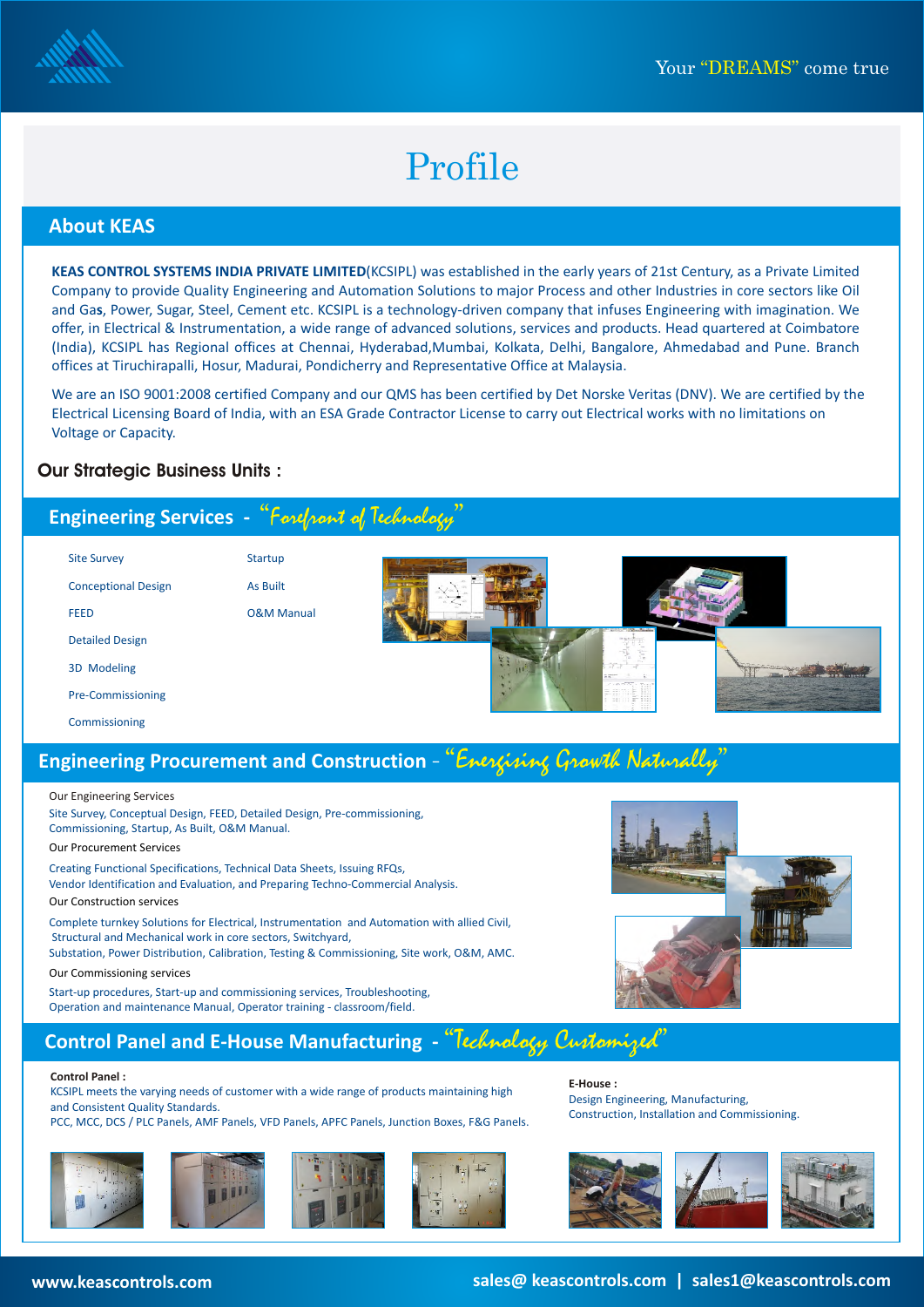



- Industrial Process Automation DCS, ESD, PSD, SCADA, HIPPS and PLC Systems
- Industrial Machine Automation
- Security Solutions

Burglar Alarms -

- Security and Observation System - Time and Attendance systems

Under-Vehicle Surveillance systems -

- Asset monitoring systems -
- Fire Detection and Automated Fire Fighting Systems
- Boom Barriers
- Proximity Card, Biometric, RFID and other access control systems

### **Trading -** "Global solutions made easy"

- Multipole Industrial Connectors
- Cable Glands
- Conduits
- Split Conduits
- Energy Drag Chain
- Cable Trolley System
- 
- Flexible Control Cables
- Solar Cables
- Data Cables
- BUS, LAN, Coaxial Cables - Energy Drag Chain Cables
- Rubber Cables
- Heat Resistance Cables
- Special Cables Variable Frequency Drives
	- Die-cast Aluminum Boxes
	- Remote Controllers
	- Terminals
	- Cable Accessories



### **OrbitRouter**



- Vehicle Tracking System
- Personnel Tracking System
- Mobile Tracking System
- Asset Monitoring
- VOIP
- Grid Monitoring
- CCTV Surveillance Systems
- Other IT enabled solutions

## **DG Business -** " Better than you wish, Before you feel a need"



**Range : 500 KVA to 2500 KVA**

- **5 KVA** to **2500 KVA**
- Diesel Generator Sales and Services
- Installation and Commissioning
- Annual Maintenance Contract
- Comprehensive Annual Maintenance Contract
- Overhauling of Diesel Generators
- Spares for Diesel Generators
- 24/7 Service Support
- Mahindra Service Dealer since 2006